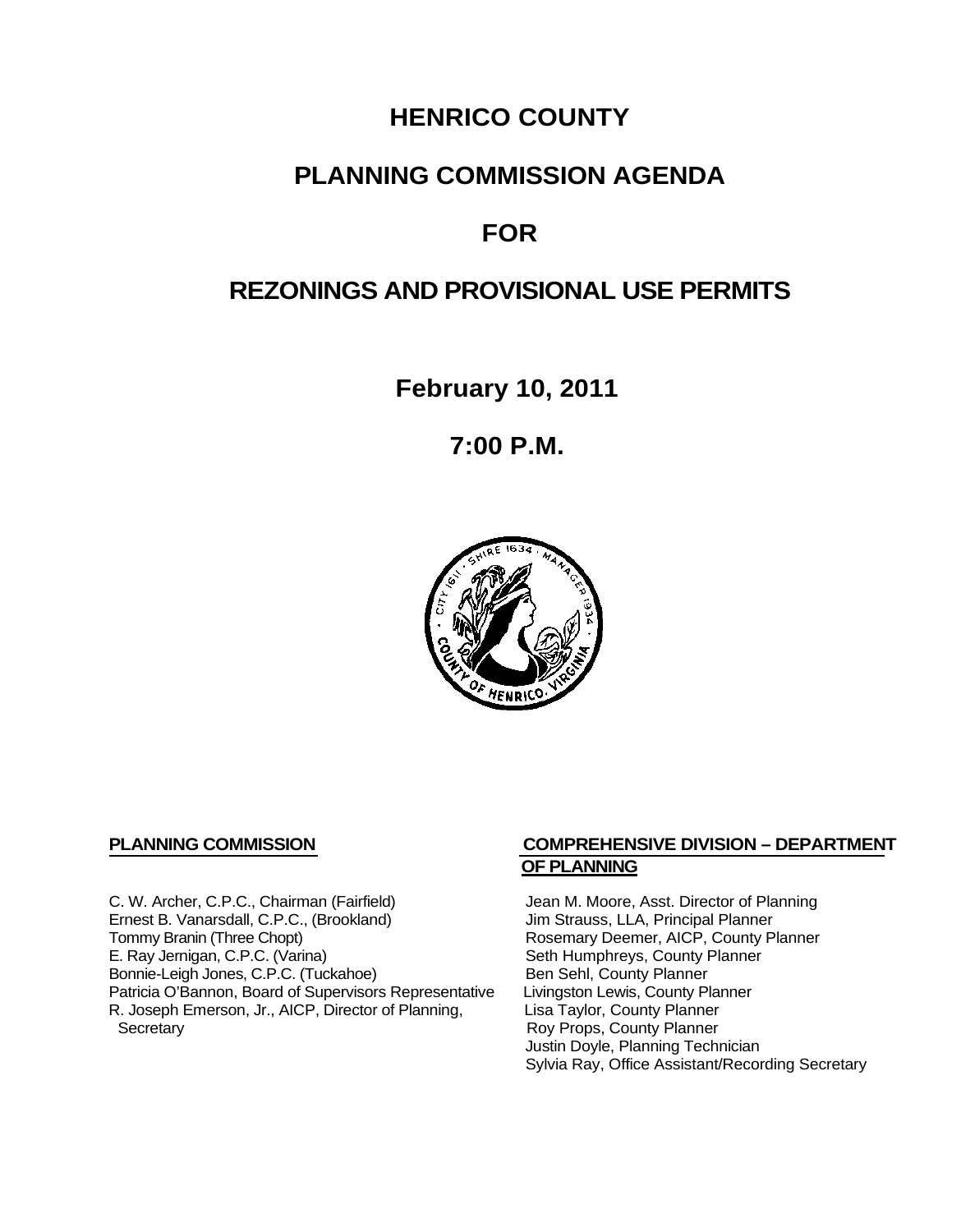#### **PLANNING COMMISSION REZONING MEETING FINAL AGENDA FEBRUARY 10, 2011**

#### **BEGINNING AT 5:30 P.M.**

**5:30 P.M. Dinner and update on the PC Portal:** County Manager's Conference Room.

**BEGINNING AT 6:00 P.M.**

**CALL TO ORDER:**

**PUBLIC HEARING ON CAPITAL IMPROVEMENT PROGRAM:** Public Hearing to consider the FY 2011-12 through FY 2015-16 Capital Improvement Program for February 10, 2011 at 6:00 p.m.

**BEGINNING AT 7:00 P.M.**

**WELCOME:**

**PLEDGE OF ALLEGIANCE:**

**RECOGNITION OF NEWS MEDIA:**

**CALL TO ORDER:**

**REQUESTS FOR WITHDRAWALS AND DEFERRALS: (0); (4)**

**REQUESTS FOR EXPEDITED ITEMS: (0)**

**CASES TO BE HEARD: (4)**

#### **FAIRFIELD:**

**P-4-11 Gloria L. Freye for Richmond MHz, LLC:** Request for a Provisional Use Permit under Sections 24-95(a)(3), 24-120 and 24-122.1 of Chapter 24 of the County Code in order to construct a 158' telecommunications tower and related equipment on part of Parcel 799-733-1982, located approximately 390' south of the intersection of Dill Road and Vawter Avenue. The existing zoning is M-2 General Industrial District. The Land Use Plan recommends Suburban Residential 2, density should not exceed 3.4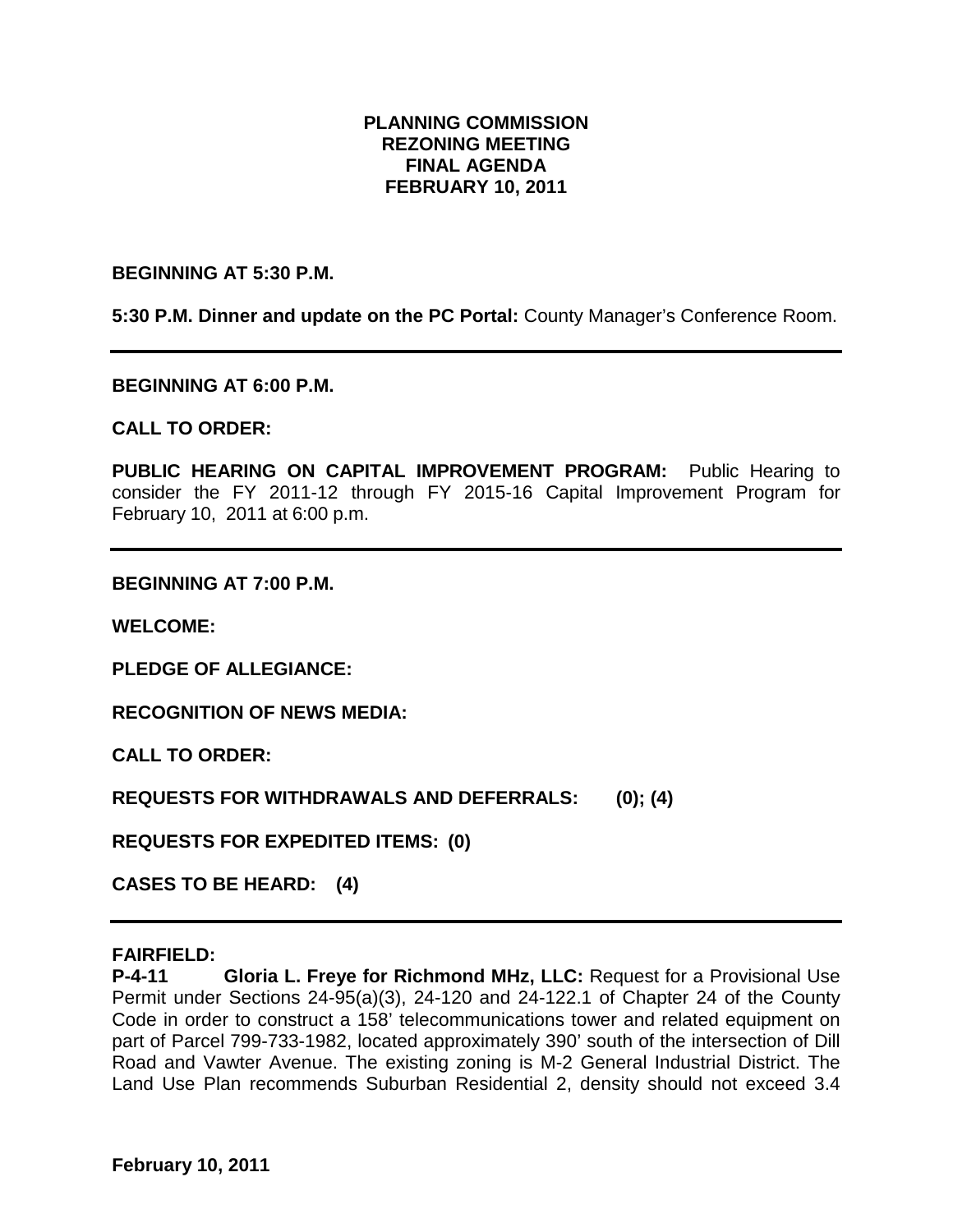units per acre, and Environmental Protection Area. **Staff – Roy Props Recommended for Approval**

## **THREE CHOPT:**

**P-3-11 James W. Theobald for Southland Corporation:** Request for a Provisional Use Permit under Section 24-58.2(a), 24-120 and 24-122.1 of Chapter 24 of the County Code in order to allow 24 hour operation of an existing gas station and convenience store on Parcel 748-760-7489, located at the southeast intersection of Cox Road and Innslake Drive. The existing zoning is B-2C Business District (Conditional). The Land Use Plan recommends Urban Mixed-Use. **Staff – Lisa Taylor Recommended for Approval**

### **TUCKAHOE:**

None.

### **BROOKLAND:**

### *(Deferred from the December 9, 2010 Meeting).*

**C-20C-10 Revardo C. Pretlow for Thelma W. Pretlow:** Request to amend proffered condition accepted with Rezoning Case C-30C-96, on Parcel 758-770-0117, -0207, 758-769-0297, -0186, 757-769-9875, -9665, -9453, -8161, -7468, -7275, -7998, -5690, -3698 located at the intersection of Springfield Road (State Route 157) and Echo Lake Drive. The applicant proposes to amend Proffer 4 related to the number of single family homes developed on the property in order to allow one additional dwelling unit. The existing zoning is R-3C One-Family Residence (Conditional). The Land Use Plan recommends Suburban Residential 2, density should not exceed 3.4 units per acre. **Staff – Lisa Taylor (Deferral requested to the February 9, 2012 Meeting) Deferred to the February 9, 2012 Meeting**

### *(Deferred from the January 13, 2011 Meeting).*

**C-21C-10 Fred S. Kirby for Old Glen Allen Properties, LLC:** Request to conditionally rezone from R-2A One-Family Residence District to B-1C Business District (Conditional), Parcel 770-767-3587 containing approximately 1.83 acres located along the north line of Mountain Road approximately 150' west of its intersection with John Cussons Dive. The applicant proposes retail and office uses. The uses will be controlled by zoning ordinance regulations and proffered conditions. The Land Use Plan recommends Suburban Residential 1, density should not exceed 2.4 units per acre. **Staff – Roy Props (Deferral requested to the April 14, 2011 Meeting) Deferred to the March 10, 2011 Meeting**

### *(Deferred from the January 13, 2011 Meeting).*

**C-25C-10 Robert Atack for Atack Properties, Inc.:** Request to conditionally rezone from O/SC Office Service District (Conditional) to RTHC Residential Townhouse District (Conditional), part of Parcel 761-775-6361 containing 3.3 acres, located along the north line of Hunton Park Boulevard approximately 200' west of its intersection with Hunton Ridge Lane. The applicant proposes a residential townhouse development of no more than thirteen (13) homes. The use will be controlled by zoning ordinance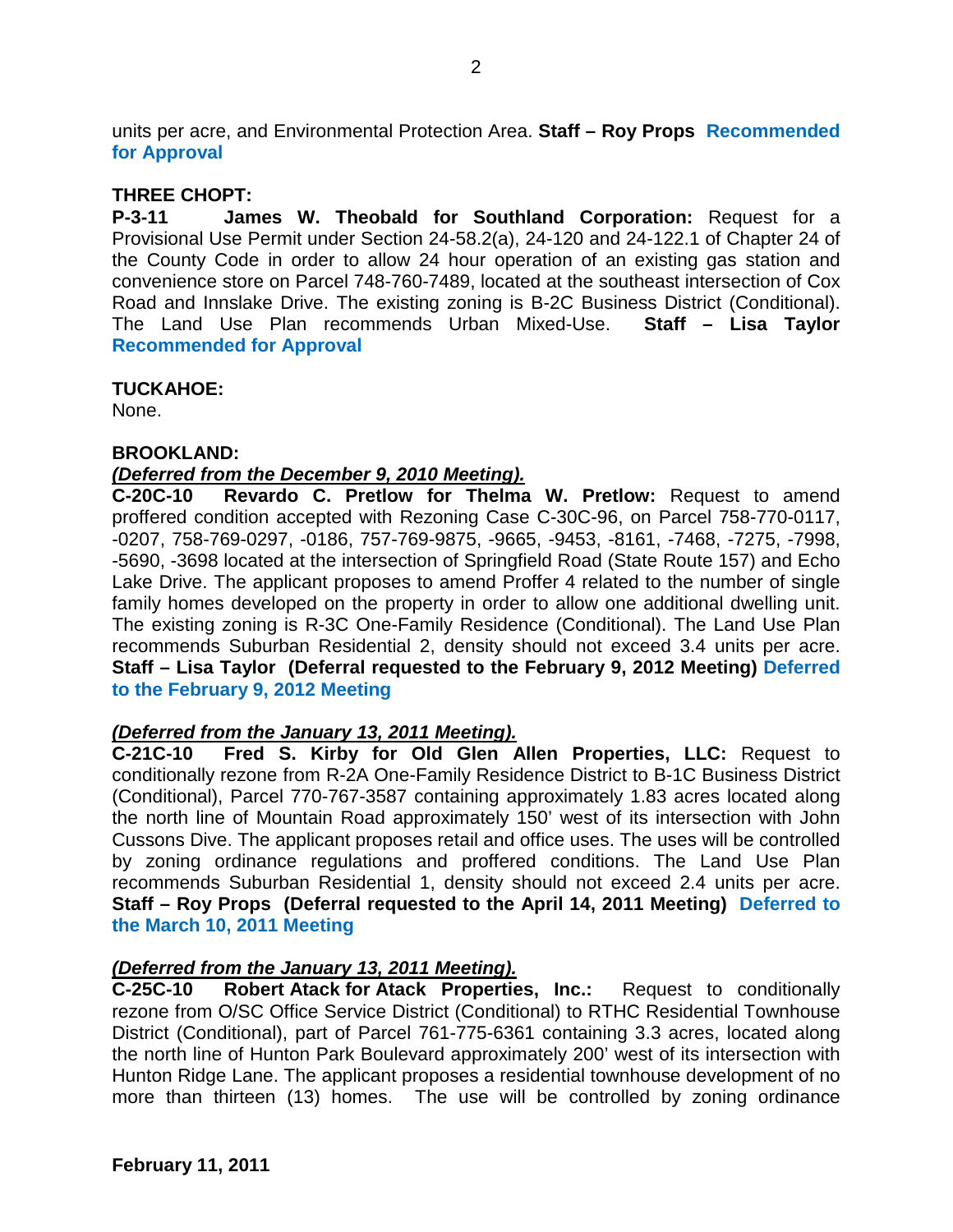regulations and proffered conditions. The Land Use Plan recommends Suburban Residential 1, density should not exceed 2.4 units per acre, and Environmental Protection Area. **Staff – Livingston Lewis Recommended for Approval**

#### **VARINA:**

**C-1C-11 Bay Design Group for Godsey Properties, Inc.:** Request to conditionally rezone from M-1 Light Industrial District to RTHC Residential Townhouse District (Conditional) part of Parcel 817-721-5981 containing approximately 60.7 acres, located on the north line of Oakleys Lane approximately 300' west of its intersection with S. Holly Avenue. The applicant proposes a residential townhouse development of no more than 135 homes. The use will be controlled by zoning ordinance regulations and proffered conditions. The Land Use Plan recommends Planned Industry, Environmental Protection Area, and Suburban Residential 2, density should not exceed 3.4 units per acre. The site is in the Airport Safety Overlay District. **Staff – Ben Sehl (Deferral requested to the April 14, 2011 Meeting) Deferred to the April 14, 2011 Meeting**

**C-3C-11 Alvin S. Mistr, Jr. for Eugene Ray Jernigan:** Request to conditionally rezone from R-4 One-Family Residence District to B-3C Business District (Conditional) Parcels 815-714-1027, -0737, and -1837 containing .8 acres, located at the northeast corner of Williamsburg Road (US Route 60) and Leonard Avenue. The applicant proposes retail or office uses. The uses will be controlled by zoning ordinance regulations and proffered conditions. The Land Use Plan recommends Commercial Concentration and Suburban Residential 2, density should not exceed 3.4 units per acre. The site is in the Airport Safety Overlay District. **Staff – Ben Sehl (Deferral requested to the March 10, 2011 Meeting) Deferred to the March 10, 2011 Meeting**

**C-4C-11 John P. Olenic:** Request to conditionally rezone from C-1 Conservation District to A-1C Agricultural District (Conditional) part of Parcel 852-717-9330 containing approximately 7.23 acres, located on the north line of the Southern Railway right of way approximately 660' north of the terminus of Perth Lane. The applicant proposes a residential addition to an existing home. The use will be controlled by zoning ordinance regulations and proffered conditions. The Land Use Plan recommends Rural Residential, density should not exceed 1 unit per acre. **Staff – Ben Sehl Recommended for Approval**

**DISCUSSION ITEM:** Discussion to potentially set a public hearing date on March 10, 2011 for an Amendment to the County Code regarding Public Street Frontage Requirements for Family Subdivisions. **Approved**

## **APPROVAL OF MINUTES: Planning Commission January 13, 2011 Approved**

Acting on a motion by **Mrs. Jones**, seconded by **Mr. Vanarsdall**, the Planning Commission adjourned its meeting at **8:43 p.m.** on **February 10, 2011 .**